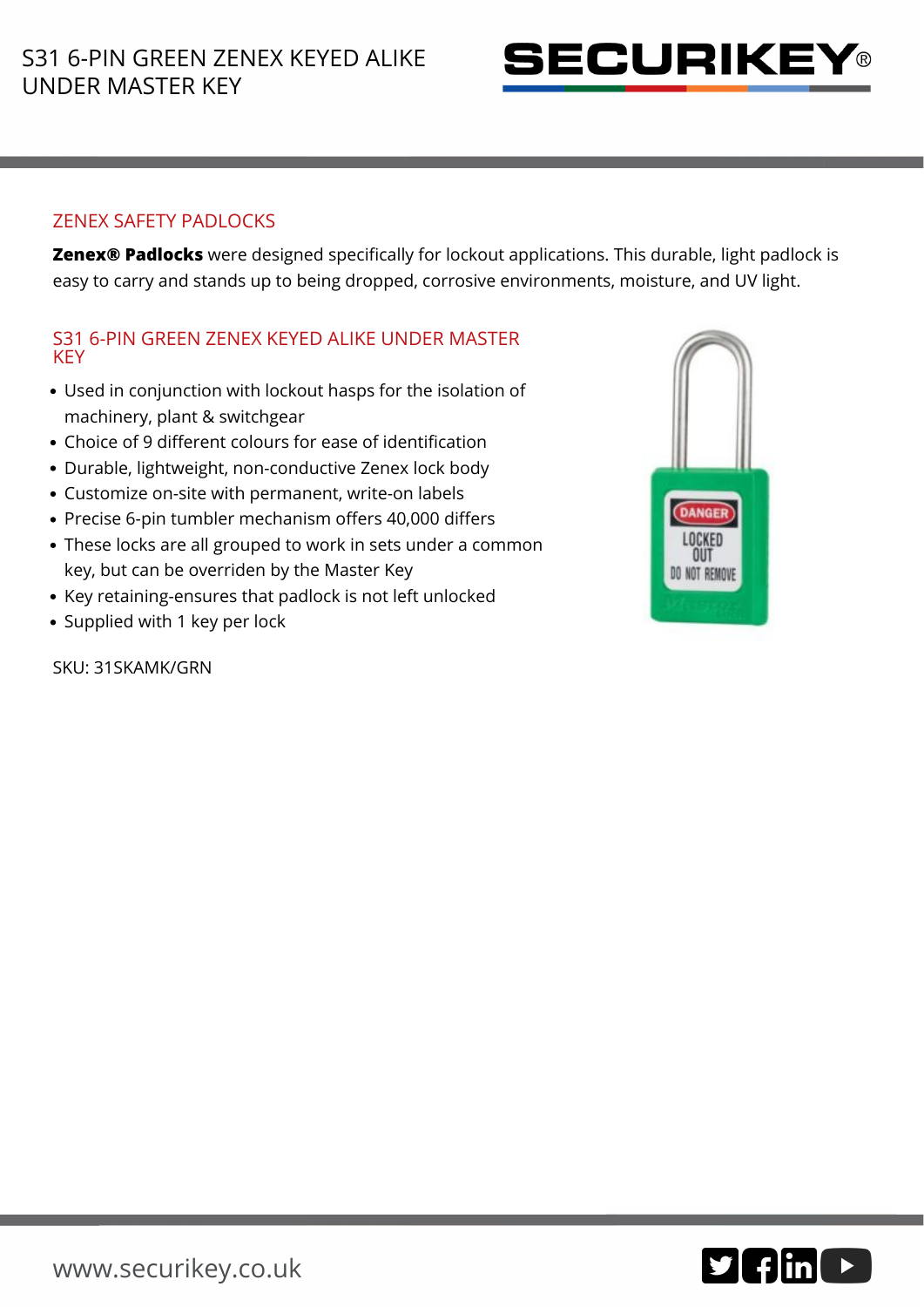

## ADDITIONAL INFORMATION

| Weight                                      | 0.095 kg          |
|---------------------------------------------|-------------------|
| <b>Dimensions</b>                           | 35 (W) mm         |
| <b>Shackle Diameter</b>                     | 4.7 <sub>mm</sub> |
| <b>Vertical Shackle</b><br><b>Clearance</b> | 38mm              |
| <b>Horizontal Shackle</b><br>Clearance      | 16mm              |
| <b>Body Width</b>                           | 35mm              |

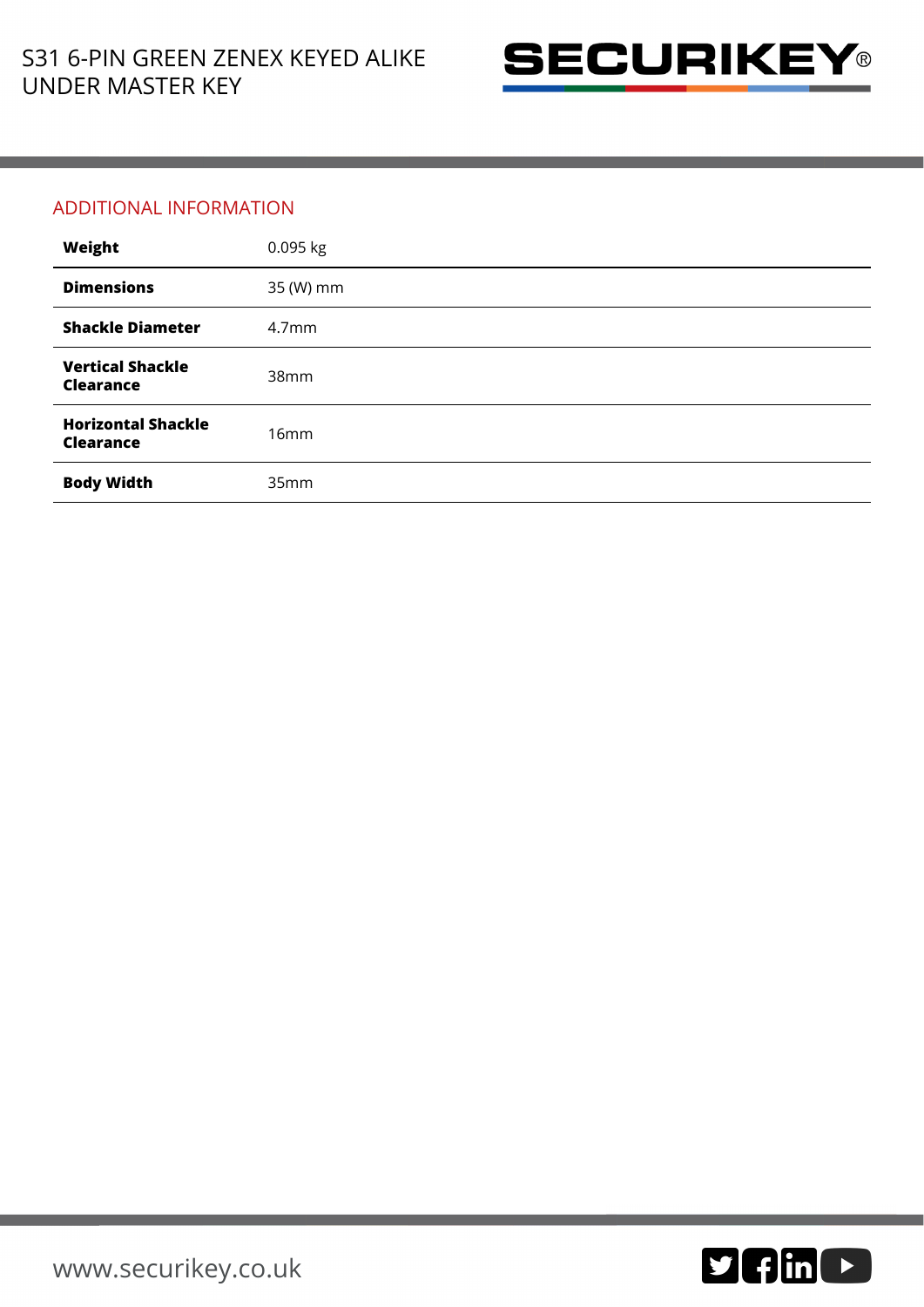

## S31 6-PIN GREEN ZENEX KEYED ALIKE UNDER MASTER KEY IMAGES



S31 Safety Padlock Colour Variations